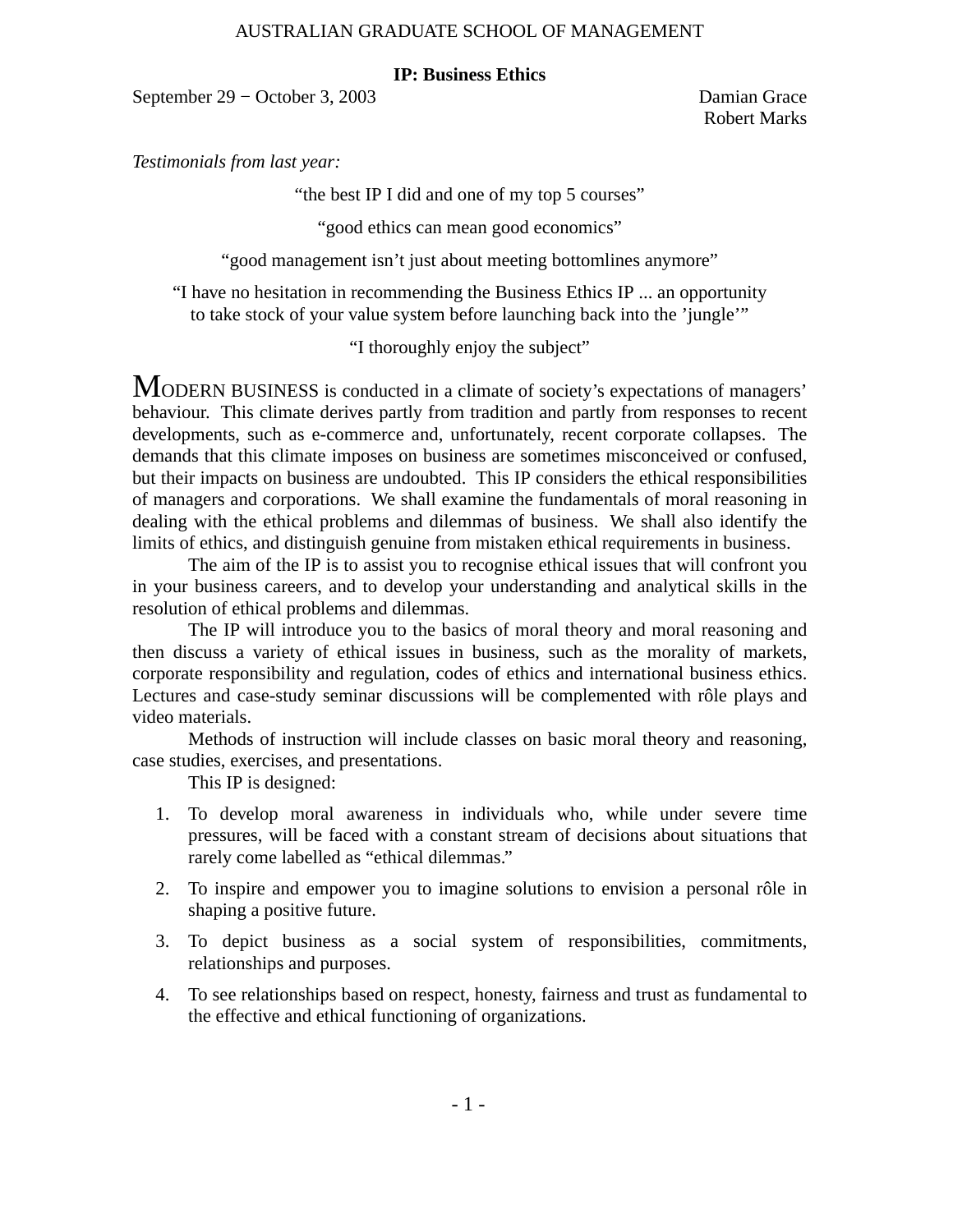- 5. To instil a recognition of a leader's responsibilities toward employees, customers, community, suppliers and owners.
- 6. To suggest how ethical awareness can provide benefits to an organization.

By the end of this IP, you should be able to:

- a. recognise and anticipate ethical issues in a range of business activities;
- b. use appropriate concepts and methods of reasoning to understand and resolve ethical problems and dilemmas in management;
- c. feel confident in explaining the importance of ethical considerations to stakeholders in business;
- d. use ethics imaginatively to enhance business decision making;
- e. recognise the value position you bring to management;
- f. identify some common forms of ethical failure and success in corporations;
- g. recognise that arguing for an ethical position is not mere preaching.

## **Assessment**

The IP will be graded (A, B, C). Assessment will be in two parts: completion of a case analysis and participation in class. For the five-page case analysis, you may choose from a number of cases that will be distributed in class. It should be submitted by 10 October. In this exercise you should at the very least:

- identify the ethical issues at stake and if necessary indicate why they are ethical;
- present the facts and the salient values upon which you will deliberate;
- argue for a conclusion indicating what objections you have taken into account;
- suggest what measures should be taken to discourage misconduct, and encourage ethical conduct;
- suggest how you would encourage your organisation to adopt these measures.

The case analysis will be worth 60% of the assessment.

Each member of the class will be required to participate in the presentation of a case discussion or other class activity, as well as general discussion. A one-page summary of presentations should be prepared for the class beforehand. Assessment will be based on general participation, involvement in specific activities, and the one-page summary; class participation will be worth 40% of the total mark.

# **Program timetable**

The first session of each day will begin at 9:00, break at 10:45 for 30 minutes, and conclude at 1:00 for lunch. Afternoons will be available for reflecting, reading, writing, and syndicate discussions. There will be homework consisting of reading and other tasks for nights 1 to 4 inclusive.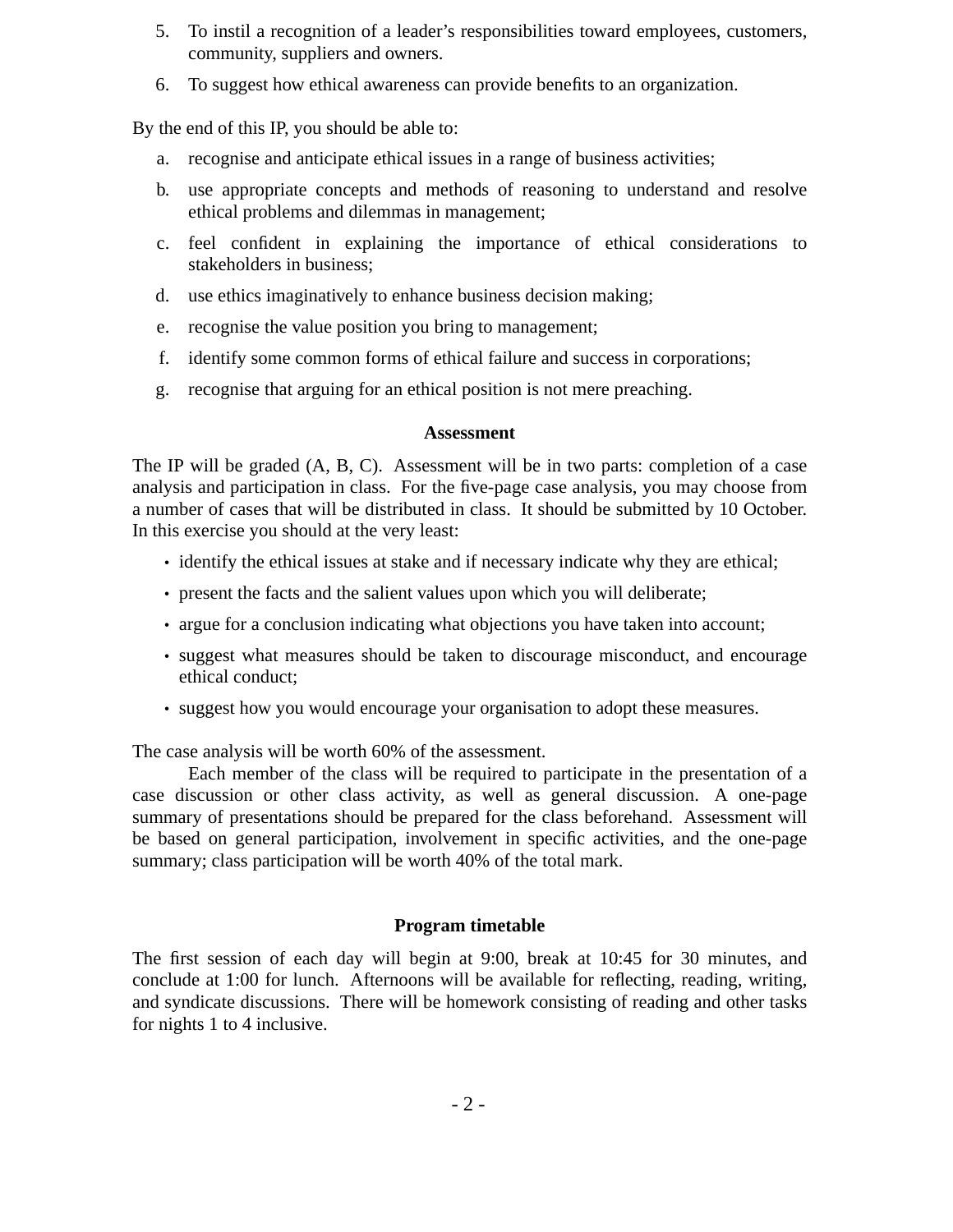### *Day 1: Introduction.*

What do you hope to get out of this IP? The importance of reflection as a tool. What ethical problems have you encountered in business that have caused you to reflect on your ethics? Moral theory and moral reasoning in business Theories of morality: subjectivism, egoism, and relativism; utilitarianism and deontology. Case study. Moral reasoning — what happened in the case study? What is an ethical opinion? Principled conduct. The avoidance of hypocricy. Defining the issue. What can ethics mean in a practical sense? Nobody admits ethical defeat Ethics costs Accountability and responsibility

Ethical empowerment

Is good ethics good business?

#### *Day 2: Ethical issues in corporations*

Report back on homework The frameworks Ethics and the market system What is a corporation? What are the responsibilities of managers in corporations? Can a corporation have a conscience? Issues in corporate ethics: Social costs and social responsibilities Trust and competition Workers and consumers The environment

Corporate philanthropy

# *Day 3: Corporate governance*

Report back on homework Controlling temptations Control systems, accountability and responsibility Directors, boards and managers Shareholders Corporate sustainability and corporate collapse Regulation & ethics — watchdogs and auditors.

### *Day 4: International bus & ethical relativism.*

Report back on homework Principles of international business ethics Business across cultural contexts